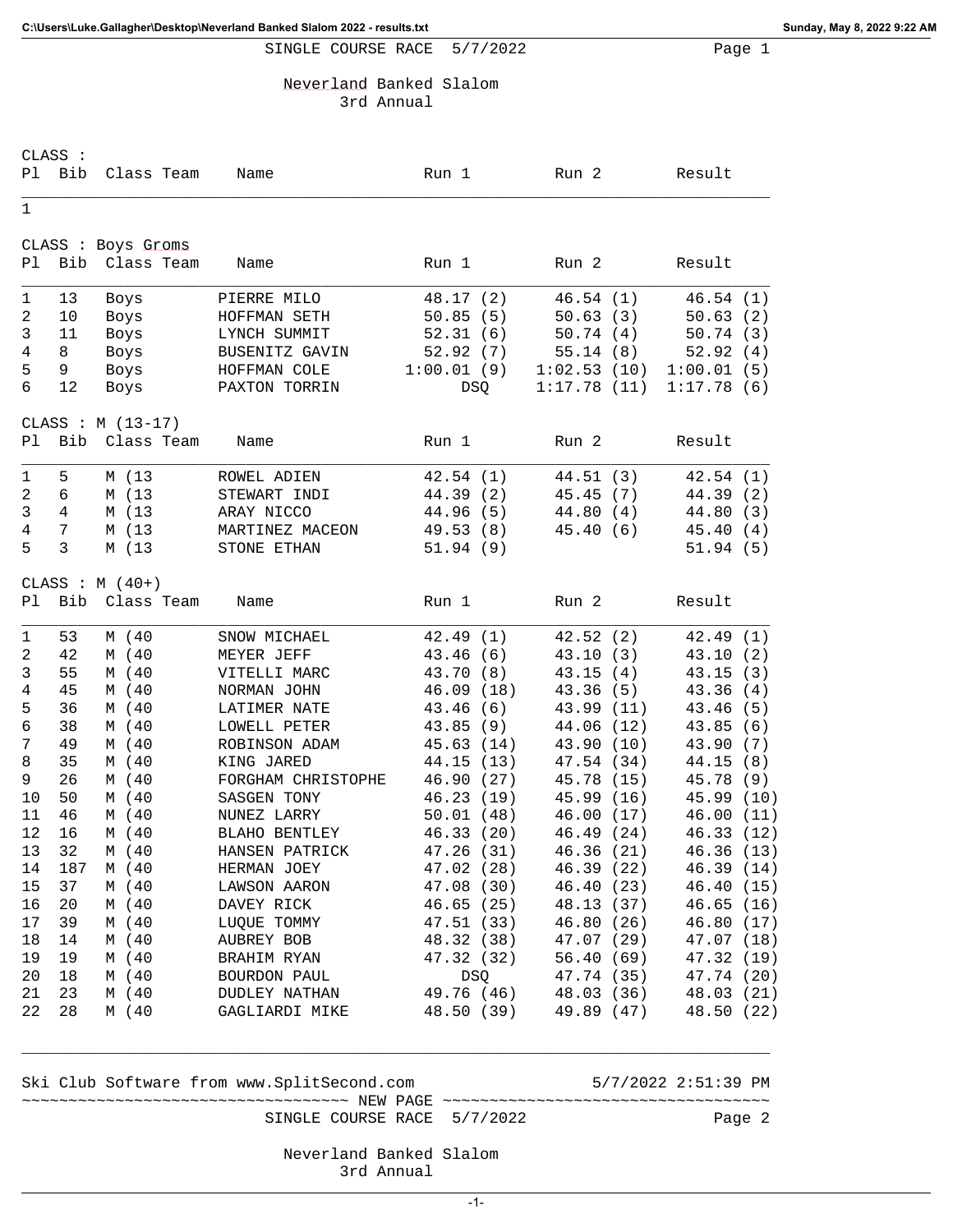| Pl           |                                       | CLASS : $M(40+)$<br>Bib Class Team | Name                                       | Run 1                         | Run 2      | Result                                 |  |  |
|--------------|---------------------------------------|------------------------------------|--------------------------------------------|-------------------------------|------------|----------------------------------------|--|--|
|              |                                       |                                    |                                            |                               |            |                                        |  |  |
| 23           | 51                                    | M (40                              | SASSO JOHN                                 | 51.01(55)                     | 48.68 (40) | 48.68 (23)                             |  |  |
| 24           | 30                                    | M (40                              | HOFFMAN SCOTT                              | 48.82 (41)                    | 56.63(70)  | 48.82 (24)                             |  |  |
| 25           | 29                                    | M (40                              | GOSHORN JUSTIN                             | 49.06 (42)                    | 49.62 (45) | 49.06 (25)                             |  |  |
| 26           | 21                                    | M (40                              | DAVIS CHRISTOPHER                          | DSQ                           | 49.14 (43) | 49.14 (26)                             |  |  |
| 27           | 27                                    | M (40                              | FRIA ERIN                                  | 49.15 (44)                    | 50.40(51)  | 49.15 (27)                             |  |  |
| 28           | 54                                    | M (40                              | SPICKELMIER JUSTIN                         | 54.03 (66)                    |            | 50.03 (49)<br>50.03(28)                |  |  |
| 29           | 31                                    | M (40                              | GREENE TIM                                 | 50.04(50)                     |            | 51.25 (57)<br>50.04(29)                |  |  |
| 30           | 40                                    | M (40                              | LYNCH GEOFF                                | 52.71 (60)                    |            | 50.69 (52)<br>50.69(30)                |  |  |
| 31           | 57                                    | M (40                              | WILSON AARON                               | 51.08(56)                     | 50.72(53)  | 50.72 (31)                             |  |  |
| 32           | 17                                    | M (40                              | BLAHO JUSTIN                               | 53.50(64)                     | 50.96(54)  | 50.96 (32)                             |  |  |
| 33           | 15                                    | M (40                              | BADGER JOHN                                | 54.46 (67)                    | 51.63(58)  | 51.63 (33)                             |  |  |
| 34           | 56                                    | M (40                              | WIDENOR RIC                                | 52.16 (59) 1:01.99 (74)       |            | 52.16 (34)                             |  |  |
| 35           | 48                                    | M (40                              | PROPST WADE                                | 52.75 (61)                    |            | 53.18 (63)<br>52.82 (62)<br>52.75 (35) |  |  |
| 36           | 22                                    | M (40                              | DISCIULLO JOHN                             | 53.73(65)                     |            | 52.82 (36)                             |  |  |
| 37           | 43                                    | M (40                              | MILEWSKI DAVID                             | 54.52(68)                     |            | 57.54(71)<br>54.52 (37)                |  |  |
| 38           | 41                                    | M (40                              | MARIA MIKE                                 | $1:00.24$ (73) $1:00.02$ (72) |            | 1:00.02(38)                            |  |  |
| 39           | 174                                   | M (40                              | <b>DUNLOP MIKE</b>                         |                               |            |                                        |  |  |
| 40           | 24                                    | M (40                              | MILBERRY PATRICK                           |                               |            |                                        |  |  |
| 41           | 25                                    | M (40                              | FISHER RICHARD                             |                               |            |                                        |  |  |
| 42           | 33                                    | M (40                              | PEREZ TONY                                 |                               |            |                                        |  |  |
| 43           | 34                                    | M (40                              | <b>JESSEN DAVE</b>                         |                               |            |                                        |  |  |
| 44           | 44                                    | M (40                              | NIERNBERG JOSH                             |                               |            |                                        |  |  |
| 45           | 47                                    | M (40                              | PETERS KYLE                                |                               |            |                                        |  |  |
| 46<br>47     | 52<br>175                             | M (40                              | SCHLEYER DERRICK                           |                               |            |                                        |  |  |
|              |                                       | M (40                              | HARRIS CHRIS                               |                               |            |                                        |  |  |
|              |                                       | CLASS : M Open                     |                                            |                               |            |                                        |  |  |
| Pl.          | Bib                                   | Class Team                         | Name                                       | Run 1                         | Run 2      | Result                                 |  |  |
| 1            | 75                                    | M Ope                              | BIDEZ DYLAN                                | 40.11(1)                      | 43.23 (13) | 40.11(1)                               |  |  |
| 2            | 73                                    | M Ope                              | BERBERICH BENJAMIN                         | 40.87(2)                      | 42.55(5)   | 40.87(2)                               |  |  |
| $\mathbf{3}$ | 98                                    | M Ope                              | HARLOFF COBIE                              | 40.91(3)                      | <b>DSO</b> | 40.91(3)                               |  |  |
| 4            | 96                                    | M Ope                              | GRIFFITH BRIAN                             | 41.80(4)                      | 42.77 (7)  | 41.80(4)                               |  |  |
| 5            | 93                                    | M Ope                              | GOSNEY ZAKARY                              | 42.71(6)                      | 43.17 (11) | 42.71 (5)                              |  |  |
| $\epsilon$   | 132                                   | M Ope                              | SAEGER SCOTTY                              | 42.99(8)                      | 43.35(14)  | 42.99(6)                               |  |  |
| 7            | 103                                   | M Ope                              | HUNTER CAMERON                             | 45.88 (33)                    | 43.02(9)   | 43.02 (7)                              |  |  |
| 8            | 142                                   | M Ope                              | VOSSLER ANTHONY                            | 43.37 (15)                    | 43.13 (10) | 43.13 (8)                              |  |  |
| 9            | 144                                   | M Ope                              | WEBSTER BOB                                | 43.20 (12)                    | 45.69(30)  | 43.20 (9)                              |  |  |
| 10           | 151                                   | M Ope                              | LARSON NICK                                | 43.48 (16)                    |            | 44.47 (20)<br>43.48 (10)               |  |  |
| 11           | 102                                   | M Ope                              | HUDSON CONNOR                              | 44.91 (22)                    |            | 43.65 (17)<br>43.65 (11)               |  |  |
| 12           | 131                                   | M Ope                              | RIDDELL EVAN                               | 44.29 (18)                    |            | 44.29 (12)                             |  |  |
| 13           | 113                                   | M Ope                              | MARTINEZ PAYTON                            | 45.90 (34)                    | 44.40 (19) | 44.40 (13)                             |  |  |
| 14           | 68                                    | M Ope                              | BARKLEY MATTHEW                            | 46.72 (45) 44.48 (21)         |            | 44.48 (14)                             |  |  |
| 15           | 137                                   | M Ope                              | SPYRKA TRENT                               | 45.97 (38)                    | 44.99 (23) | 44.99 (15)                             |  |  |
| 16           | 90                                    | M Ope                              | GALLAGHER LUKE                             | 45.10 (24)                    | 45.64 (29) | 45.10(16)                              |  |  |
| 17           | 136                                   | M Ope                              | SPENCER COLIN                              | 45.38 (26) 45.22 (25)         |            | 45.22 (17)                             |  |  |
|              |                                       |                                    | Ski Club Software from www.SplitSecond.com |                               |            | 5/7/2022 2:51:39 PM                    |  |  |
|              |                                       |                                    |                                            |                               |            |                                        |  |  |
|              |                                       |                                    | SINGLE COURSE RACE 5/7/2022                |                               |            | Page 3                                 |  |  |
|              | Neverland Banked Slalom<br>3rd Annual |                                    |                                            |                               |            |                                        |  |  |

CLASS : M Open Pl Bib Class Team Name Run 1 Run 2 Result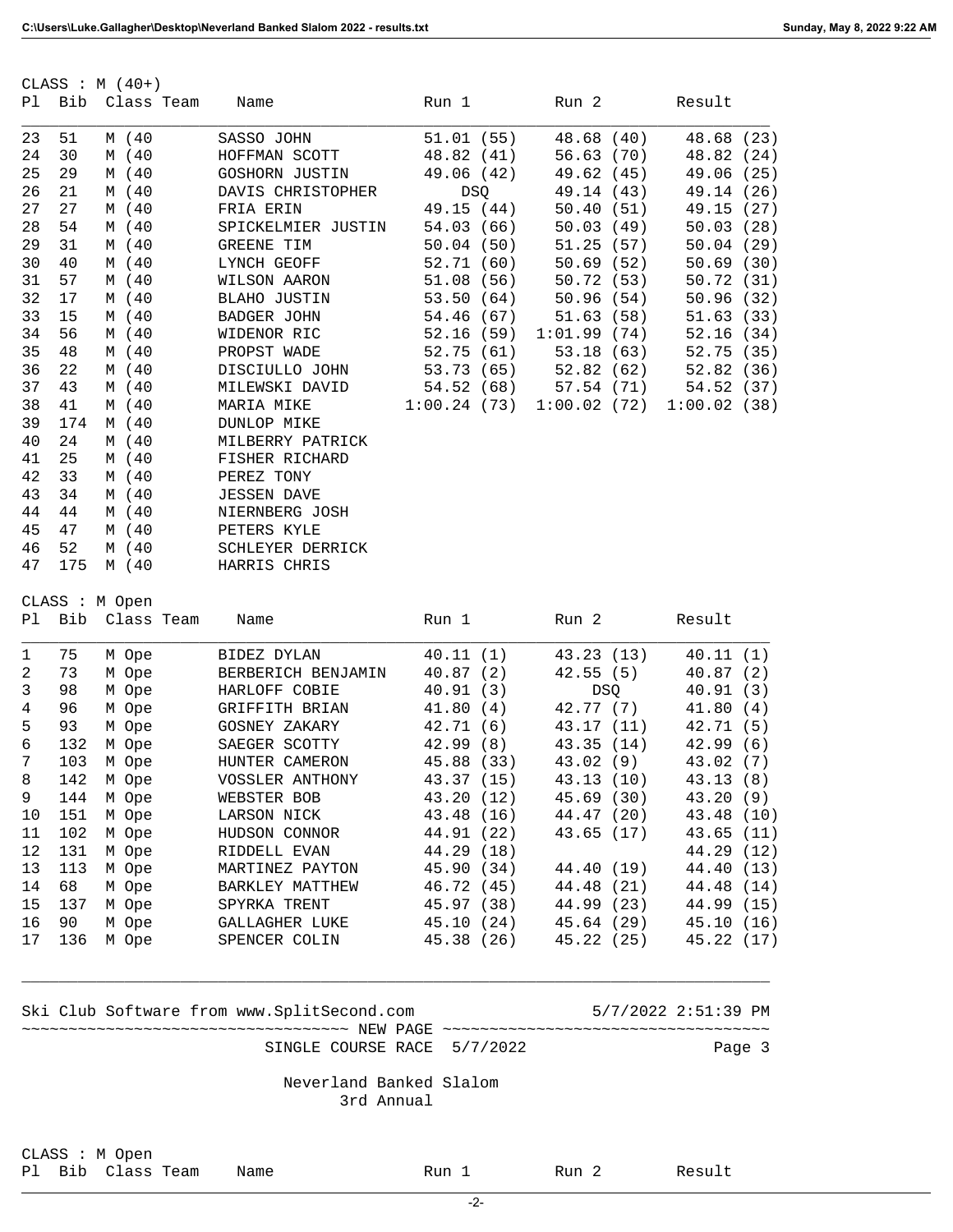| 18 | 146 | M Ope | WILLIAMS SHANE      | 46.89 (50)   | 45.53 (27)    | 45.53 (18)    |
|----|-----|-------|---------------------|--------------|---------------|---------------|
| 19 | 141 | M Ope | TOTH RYAN           | 45.60 (28)   |               | 45.60 (19)    |
| 20 | 152 | M Ope | HENRY SHANE         | 45.72 (31)   | 47.29 (53)    | 45.72 (20)    |
| 21 | 109 | M Ope | LEVY JACOB          | 46.69(44)    | 45.86 (32)    | 45.86 (21)    |
| 22 | 104 | M Ope | JIMENEZ MICHAEL     | 45.91 (35)   | 47.36 (55)    | 45.91<br>(22) |
| 23 | 81  | M Ope | BUSENITZ JOHN       | 46.94 (51)   | 45.92 (36)    | 45.92<br>(23) |
| 24 | 79  | M Ope | BRANT TAYLOR        | 45.96 (37)   | 49.16 (72)    | 45.96<br>(24) |
| 25 | 122 | M Ope | MULKEY AARON        | 46.14 (39)   | 46.73 (46)    | 46.14(25)     |
| 26 | 106 | M Ope | KING SAM            | 46.75 (47)   | 46.26<br>(40) | 46.26 (26)    |
| 27 | 99  | M Ope | HIGGINS JESSE       | 46.32(41)    | 48.66 (69)    | 46.32 (27)    |
| 28 | 110 | M Ope | MAGANA STEVE        | 48.37 (64)   | 46.55(42)     | 46.55 (28)    |
| 29 | 66  | M Ope | ACCETTURO JOSHUA    | 46.64(43)    | 51.15(99)     | 46.64 (29)    |
| 30 | 69  | M Ope | <b>BARON QUINN</b>  | 46.75 (47)   |               | 46.75 (30)    |
| 31 | 70  | M Ope | BEAN PATRICK        | 46.83(49)    | 47.37 (56)    | 46.83 (31)    |
| 32 | 119 | M Ope | MONTOYA JOSHUA      | 47.17 (52)   | 48.53 (66)    | 47.17 (32)    |
| 33 | 84  | M Ope | CHEEVER AARON       | 48.28 (63)   | 47.30 (54)    | 47.30 (33)    |
| 34 | 127 | M Ope | PAZIENZA LOUIS      | 47.78 (57)   | 48.22 (62)    | 47.78 (34)    |
| 35 | 78  | M Ope | <b>BRANCH CHRIS</b> | 47.85 (58)   | 53.02 (111    | 47.85 (35)    |
| 36 | 107 | M Ope | KREMER ANDREAS      | 48.79 (70)   | 47.93 (59)    | 47.93 (36)    |
| 37 | 135 | M Ope | SEYMOUR JAMES       | 49.53 (79)   | 48.08 (60)    | 48.08 (37)    |
| 38 | 138 | M Ope | SWALES BENJI        | 48.17 (61)   | 51.37 (104    | 48.17 (38)    |
| 39 | 116 | M Ope | MILLER JEFF         | 49.66 (81)   | 48.38 (65)    | 48.38 (39)    |
| 40 | 91  | M Ope | GERMAINE JAKE       | 48.63 (67)   |               | 48.63 (40)    |
| 41 | 143 | M Ope | WARKENTHIEN NICK    | 49.95 (86)   | 48.65 (68)    | 48.65 (41)    |
| 42 | 149 | M Ope | WYNNE LIAM          | 48.89 (71)   | 51.29 (101    | 48.89 (42)    |
| 43 | 82  | M Ope | CASTANEDA DIEGO     | 49.21 (73)   | 49.54 (80)    | 49.21 (43)    |
| 44 | 130 | M Ope | RENN MATTHEW        | 51.33 (102   | 49.24 (74)    | 49.24<br>(44) |
| 45 | 89  | M Ope | FOLEY JORDAN        | 49.25 (75)   | 50.54 (93)    | 49.25<br>(45) |
| 46 | 77  | M Ope | BILSTAD STEVEN      | 50.91(97)    | 49.29 (76)    | 49.29<br>(46) |
| 47 | 118 | M Ope | MOELLER JOSEPH      | 50.06(88)    | 49.45 (77)    | 49.45<br>(47) |
| 48 | 120 | M Ope | MORSE JACKSON       | 49.51 (78)   | 50.04(87)     | 49.51 (48)    |
| 49 | 85  | M Ope | CIAMPA JOSHUA       | 49.74 (82)   | 50.70 (94)    | 49.74 (49)    |
| 50 | 128 | M Ope | QUICK CAMERON       | 49.74 (82)   | 51.53 (105    | 49.74 (49)    |
| 51 | 114 | M Ope | MASSARO PAUL        | 50.52 (92)   | 49.77 (84)    | 49.77 (51)    |
| 52 | 150 | M Ope | ZIEMBA JORDAN       | 54.97 (115   | 49.93 (85)    | 49.93 (52)    |
| 53 | 105 | M Ope | JONES ADAM          | 50.11(89)    | 51.85 (107    | 50.11(53)     |
| 54 | 139 | M Ope | TETREV HOLLAND      | 50.25(90)    | DNF           | 50.25(54)     |
| 55 | 129 | M Ope | RANA MATTHEW        | 50.35(91)    | 50.78 (95)    | 50.35(55)     |
| 56 | 97  | M Ope | GUNKEL MICHAEL      | 50.89 (96)   |               | 50.89 (56)    |
| 57 | 121 | M Ope | MORTENSEN AUSTIN    | 52.09 (109   | 50.99(98)     | 50.99(57)     |
| 58 | 67  | M Ope | BAHR JESSE          | 51.27 (100   | 53.06 (112    | 51.27(58)     |
| 59 | 140 | M Ope | THOMAS MATTHEW      | 56.40 (118   | 51.36 (103    | 51.36(59)     |
| 60 | 148 | M Ope | WOODVINE COLBY      | 53.43 (114   | 51.79 (106    | 51.79 (60)    |
| 61 | 80  | M Ope | BUSENITZ BRAEDEN    | 58.23 (119   | 51.89 (108    | 51.89(61)     |
| 62 | 94  | M Ope | <b>GREENE SEAN</b>  | 52.37 (110   | 55.15 (116    | 52.37 (62)    |
| 63 | 147 | M Ope | WISNIEWSKI CHRIS    | 1:01.92(122) | 55.96 (117    | 55.96 (63)    |
|    |     |       |                     |              |               |               |

Ski Club Software from www.SplitSecond.com 5/7/2022 2:51:39 PM

~~~~~~~~~~~~~~~~~~~~~~~~~~~~~~~~~~~ NEW PAGE ~~~~~~~~~~~~~~~~~~~~~~~~~~~~~~~~~~~ SINGLE COURSE RACE 5/7/2022 Page 4

 Neverland Banked Slalom 3rd Annual

\_\_\_\_\_\_\_\_\_\_\_\_\_\_\_\_\_\_\_\_\_\_\_\_\_\_\_\_\_\_\_\_\_\_\_\_\_\_\_\_\_\_\_\_\_\_\_\_\_\_\_\_\_\_\_\_\_\_\_\_\_\_\_\_\_\_\_\_\_\_\_\_\_\_\_\_\_\_\_\_

|  | CLASS : M Open<br>Pl Bib Class Team | Name           | Run 1           | Run 2      | Result     |
|--|-------------------------------------|----------------|-----------------|------------|------------|
|  | 64 133 M Ope                        | SALAMA YOUSIF  | $1:04.45$ (123) | 59.64 (120 | 59.64 (64) |
|  | 65 124 M Ope                        | ODAY TEGAHN    | DSO             | 59.85 (121 | 59.85(65)  |
|  | 66 117 M Ope                        | MITCHELL MASON | DSO             | DSO        |            |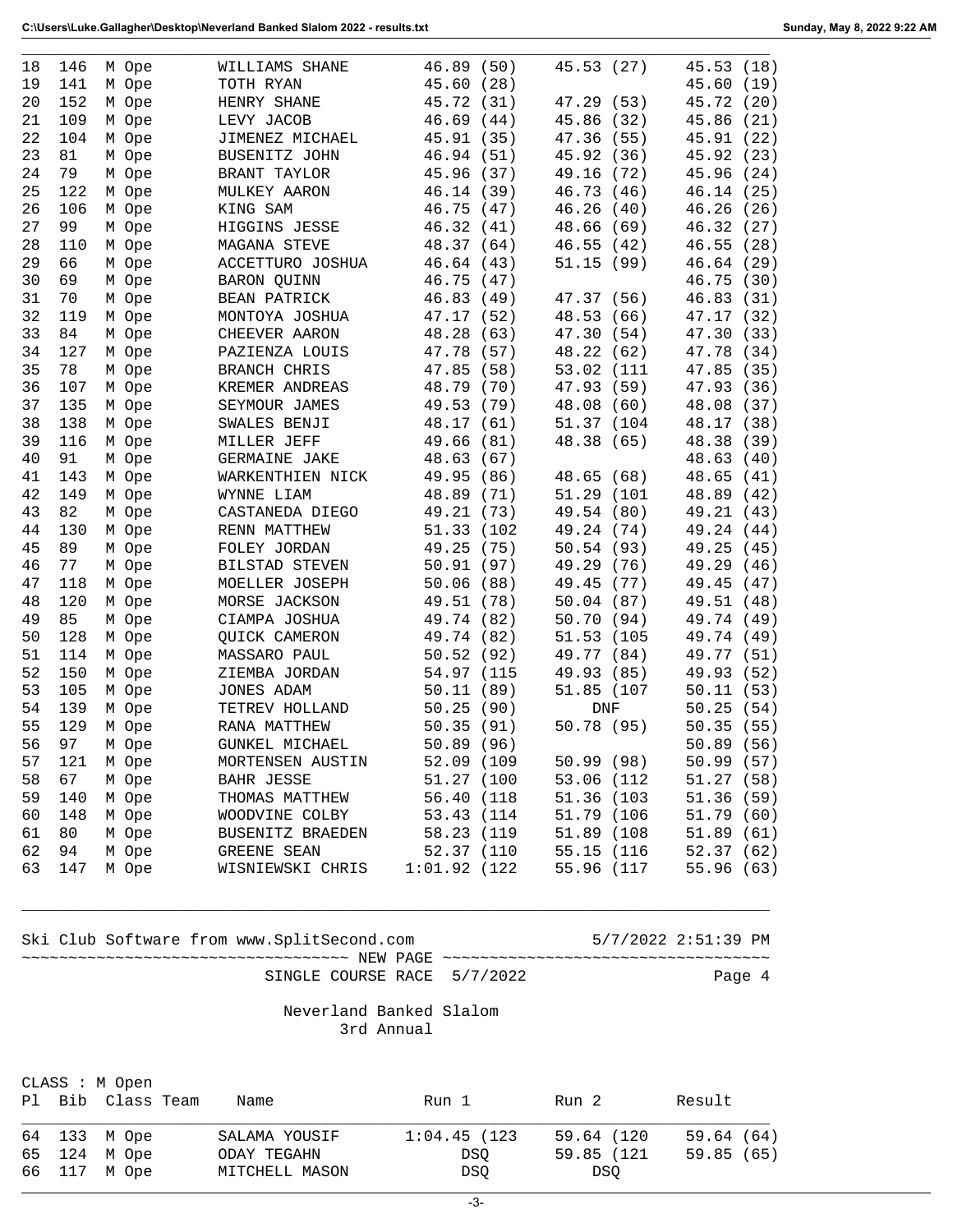7 58 W (40 BERKELAND SARAH<br>8 61 W (40 MCCULLEY AMY

MCCULLEY AMY

|                | C:\Users\Luke.Gallagher\Desktop\Neverland Banked Slalom 2022 - results.txt |                    |                      |             |             |            |  |  |  |
|----------------|----------------------------------------------------------------------------|--------------------|----------------------|-------------|-------------|------------|--|--|--|
| 67             | 101                                                                        | M Ope              | HOWARD DALLAS        | DSQ         |             |            |  |  |  |
| 68             | 71                                                                         | M Ope              | BECQUER AARON        |             |             |            |  |  |  |
| 69             | 72                                                                         | M Ope              | BELIANSKI MARK       |             |             |            |  |  |  |
| 70             | 74                                                                         | M Ope              | BETONI GIANNI        |             |             |            |  |  |  |
| 71             | 76                                                                         | M Ope              | BILAWSKY NICK        |             |             |            |  |  |  |
| 72             | 83                                                                         | M Ope              | CHANDLER JOHN        |             |             |            |  |  |  |
| 73             | 86                                                                         | M Ope              | CLEMENT SAM          |             |             |            |  |  |  |
| 74             | 87                                                                         | M Ope              | DEBOER HARRY         |             |             |            |  |  |  |
| 75             | 88                                                                         | M Ope              | DICKINSON TREVOR     |             |             |            |  |  |  |
| 76             | 92                                                                         | M Ope              | GILBERT DANIEL       |             |             |            |  |  |  |
| 77             | 95                                                                         | M Ope              | GRIFFIN ZACHARY      |             |             |            |  |  |  |
| 78             | 100                                                                        | M Ope              | HOFFARTH TRAVIS      |             |             |            |  |  |  |
| 79             | 108                                                                        | M Ope              | LATIMER NATHAN NYA   |             |             |            |  |  |  |
| 80             | 111                                                                        | M Ope              | MAGEROWSKI MIKE      |             |             |            |  |  |  |
| 81             | 112                                                                        | M Ope              | MANGIERI DANIEL      |             |             |            |  |  |  |
| 82             | 115                                                                        | M Ope              | MEYER CANNON         |             |             |            |  |  |  |
| 83             | 123                                                                        | M Ope              | MURRAY JOHN          |             |             |            |  |  |  |
| 84             | 125                                                                        | M Ope              | OLIVER CHAD          |             |             |            |  |  |  |
| 85             | 126                                                                        | M Ope              | OSBORNE HENRY        |             |             |            |  |  |  |
| 86             | 134                                                                        | M Ope              | <b>SCHLEYER JEFF</b> |             |             |            |  |  |  |
| 87             | 145                                                                        | M Ope              | WHITE JARED          |             |             |            |  |  |  |
|                |                                                                            | CLASS : $W(13-17)$ |                      |             |             |            |  |  |  |
| Pl             |                                                                            | Bib Class Team     | Name                 | Run 1       | Run 2       | Result     |  |  |  |
| $\mathbf{1}$   | $\mathbf{1}$                                                               | W (13              | HYON EMMA            | 46.73 (1)   | 47.44 (2)   | 46.73(1)   |  |  |  |
| 2              | 2                                                                          | W (13)             | NEERHOF MERRICK      | 50.40(3)    | 52.15(4)    | 50.40(2)   |  |  |  |
|                |                                                                            | CLASS : $W(40+)$   |                      |             |             |            |  |  |  |
| Pl             |                                                                            | Bib Class Team     | Name                 | Run 1       | Run 2       | Result     |  |  |  |
|                |                                                                            |                    |                      |             |             |            |  |  |  |
| $\mathbf{1}$   | 62                                                                         | W (40              | NEERHOF MARCY        | 48.10 (1)   | 48.52(2)    | 48.10(1)   |  |  |  |
| $\overline{c}$ | 63                                                                         | W (40              | OLSON KATRINA        | 50.42(5)    | 48.80(3)    | 48.80 (2)  |  |  |  |
| 3              | 59                                                                         | W (40              | CHAVEZ KATE          | 50.37(4)    | 51.74(6)    | 50.37(3)   |  |  |  |
| $\overline{4}$ | 64                                                                         | W (40              | ROBBINS SHANA        | 53.53(7)    | 56.91(8)    | 53.53(4)   |  |  |  |
| 5              | 60                                                                         | W (40              | GRAVES LIZ           | 1:04.87(11) | 58.78 (9)   | 58.78(5)   |  |  |  |
| 6              | 65                                                                         | W (40              | SHOLS DORA           | 1:05.24(12) | 1:00.89(10) | 1:00.89(6) |  |  |  |

|  |  | Ski Club Software from www.SplitSecond.com |  |                             | 5/7/2022 2:51:39 PM |        |  |
|--|--|--------------------------------------------|--|-----------------------------|---------------------|--------|--|
|  |  |                                            |  |                             |                     |        |  |
|  |  |                                            |  | SINGLE COURSE RACE 5/7/2022 |                     | Page 5 |  |
|  |  |                                            |  |                             |                     |        |  |

\_\_\_\_\_\_\_\_\_\_\_\_\_\_\_\_\_\_\_\_\_\_\_\_\_\_\_\_\_\_\_\_\_\_\_\_\_\_\_\_\_\_\_\_\_\_\_\_\_\_\_\_\_\_\_\_\_\_\_\_\_\_\_\_\_\_\_\_\_\_\_\_\_\_\_\_\_\_\_\_

## Neverland Banked Slalom 3rd Annual

|              |     | CLASS : W Open<br>Pl Bib Class Team | Name              | Run 1      | Run 2      | Result    |
|--------------|-----|-------------------------------------|-------------------|------------|------------|-----------|
| $\mathbf{1}$ | 168 | W Ope                               | STE-MARIE SABRINA | 45.54(2)   | 44.71 (1)  | 44.71 (1) |
| 2            | 166 | W Ope                               | NIOTIS ELIZABETH  | 46.79(6)   | 45.55(3)   | 45.55(2)  |
| $\mathbf{3}$ | 160 | W Ope                               | LIMA KIRSTEN      | 45.66(4)   | 48.12 (10) | 45.66(3)  |
| 4            | 157 | W Ope                               | HUNTER TERRI      | 47.23(7)   | 46.41(5)   | 46.41(4)  |
| 5            | 171 | W Ope                               | WEIBERT LAUREN    | 47.33(9)   | 47.28(8)   | 47.28(5)  |
| 6            | 153 | W Ope                               | BARTRON NICOLE    | 49.33 (11) | 53.40(21)  | 49.33(6)  |
| $7\degree$   | 172 | W Ope                               | WILSON SARA       | 49.91 (12) | 52.22(19)  | 49.91 (7) |